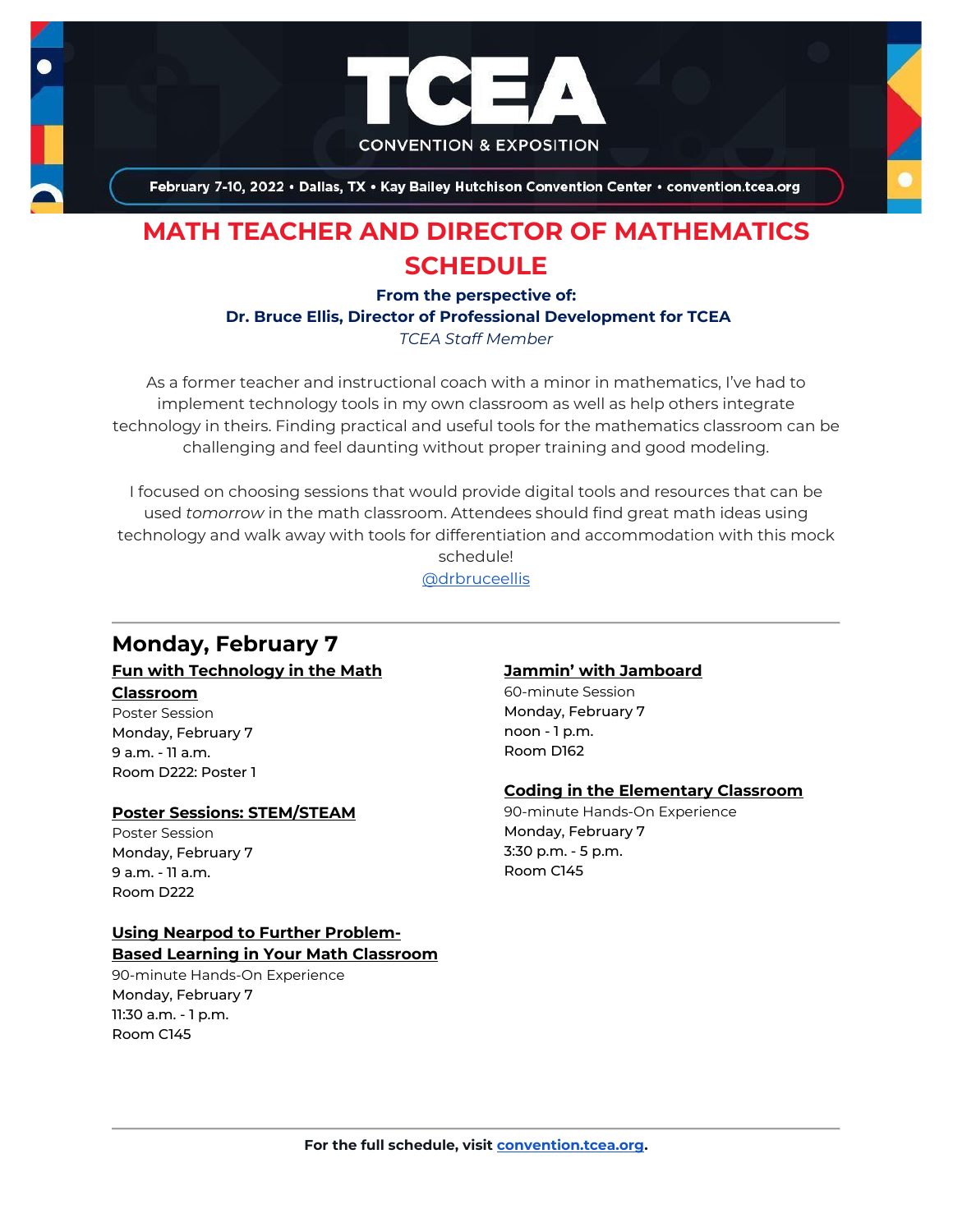

February 7-10, 2022 . Dallas, TX . Kay Bailey Hutchison Convention Center . convention.tcea.org

### **Tuesday, February 8**

**[Can't Get the Math to Stick? Virtual](https://register.tcea.org/2022/session_list.cfm?session_key=0232E24F-F04D-A206-2B64-354980D11AF8&session_date=Tuesday,%20Feb%2008,%202022)  [Manipulatives Will Do](https://register.tcea.org/2022/session_list.cfm?session_key=0232E24F-F04D-A206-2B64-354980D11AF8&session_date=Tuesday,%20Feb%2008,%202022) the Trick**

45-minute Session Tuesday, February 8 9:30 a.m. - 10:15 a.m. Ballroom D1

#### **[Game-Based Learning + Triple E](https://register.tcea.org/2022/session_list.cfm?session_key=02386105-F04D-A206-2B64-A51B35C34A6E&session_date=Tuesday,%20Feb%2008,%202022)**

60-minute Session Tuesday, February 8 1 p.m. - 2 p.m. Room C142

# **Wednesday, February 9**

#### **[Feedback for an Effective Comeback](https://register.tcea.org/2022/session_list.cfm?session_key=0237997E-F04D-A206-2B64-422BE7ECA8D7&session_date=Wednesday,%20Feb%2009,%202022)**

60-minute Session Wednesday, February 9 9:30 a.m. - 10:30 a.m. Room C142

#### **[Transforming Google Sheets into a](https://register.tcea.org/2022/session_list.cfm?session_key=02438C04-F04D-A206-2B64-BE1E082240D8&session_date=Wednesday,%20Feb%2009,%202022)  [Mystery Picture Adventure](https://register.tcea.org/2022/session_list.cfm?session_key=02438C04-F04D-A206-2B64-BE1E082240D8&session_date=Wednesday,%20Feb%2009,%202022)**

60-minute Session Wednesday, February 9 1 p.m. - 2 p.m. Room C155

#### **[Dedicated Exhibit Hall](https://register.tcea.org/2022/session_list.cfm?session_key=61CDD8E6-F04D-A206-2B64-74AAAD8173D7&session_date=Wednesday,%20Feb%2009,%202022)**

Special Event Wednesday, February 9 2 p.m. – 3 p.m. Exhibit Hall

### **[Blended Learning Is More than Centers](https://register.tcea.org/2022/session_list.cfm?session_key=0231E9D8-F04D-A206-2B64-362F7C311B4A&session_date=Tuesday,%20Feb%2008,%202022)**

**[\(K-6\)](https://register.tcea.org/2022/session_list.cfm?session_key=0231E9D8-F04D-A206-2B64-362F7C311B4A&session_date=Tuesday,%20Feb%2008,%202022)** 90-minute Hands-On Experience Tuesday, February 8 1:30 p.m. - 3 p.m. Room C145

#### **[Digital Choice Boards for the Win](https://register.tcea.org/2022/session_list.cfm?session_key=0235F4F5-F04D-A206-2B64-92FB0240DEF6&session_date=Tuesday,%20Feb%2008,%202022)**

90-minute Hands-On Experience Tuesday, February 8 4 p.m. - 5 p.m. Ballroom C3

#### **[Robert Knight Exhibit Hall](https://register.tcea.org/2022/session_list.cfm?session_key=61CDF249-F04D-A206-2B64-15D6559D2515&session_date=Tuesday,%20Feb%2008,%202022)**

Special Event Tuesday, February 8 2 p.m. – 7 p.m. Exhibit Hall

#### **[Google Tools in the Math Classroom:](https://register.tcea.org/2022/session_list.cfm?session_key=02394705-F04D-A206-2B64-2B94ADCDC2EE&session_date=Wednesday,%20Feb%2009,%202022)  [Shifting Teachers and Students from](https://register.tcea.org/2022/session_list.cfm?session_key=02394705-F04D-A206-2B64-2B94ADCDC2EE&session_date=Wednesday,%20Feb%2009,%202022)**

#### **[Consumers to Creators](https://register.tcea.org/2022/session_list.cfm?session_key=02394705-F04D-A206-2B64-2B94ADCDC2EE&session_date=Wednesday,%20Feb%2009,%202022)**

60-minute Session Wednesday, February 9 3 p.m. - 4 p.m. Room C149

#### **[Amp Up Your Canvas Courses by](https://register.tcea.org/2022/session_list.cfm?session_key=023089EE-F04D-A206-2B64-4F81AA0D3702&session_date=Wednesday,%20Feb%2009,%202022)  [Building Collaborative, Interactive](https://register.tcea.org/2022/session_list.cfm?session_key=023089EE-F04D-A206-2B64-4F81AA0D3702&session_date=Wednesday,%20Feb%2009,%202022)**

**[Content Students Will Love](https://register.tcea.org/2022/session_list.cfm?session_key=023089EE-F04D-A206-2B64-4F81AA0D3702&session_date=Wednesday,%20Feb%2009,%202022)**

90-minute Hands-On Experience Wednesday, February 9 3:30 p.m. - 5 p.m. Room D170